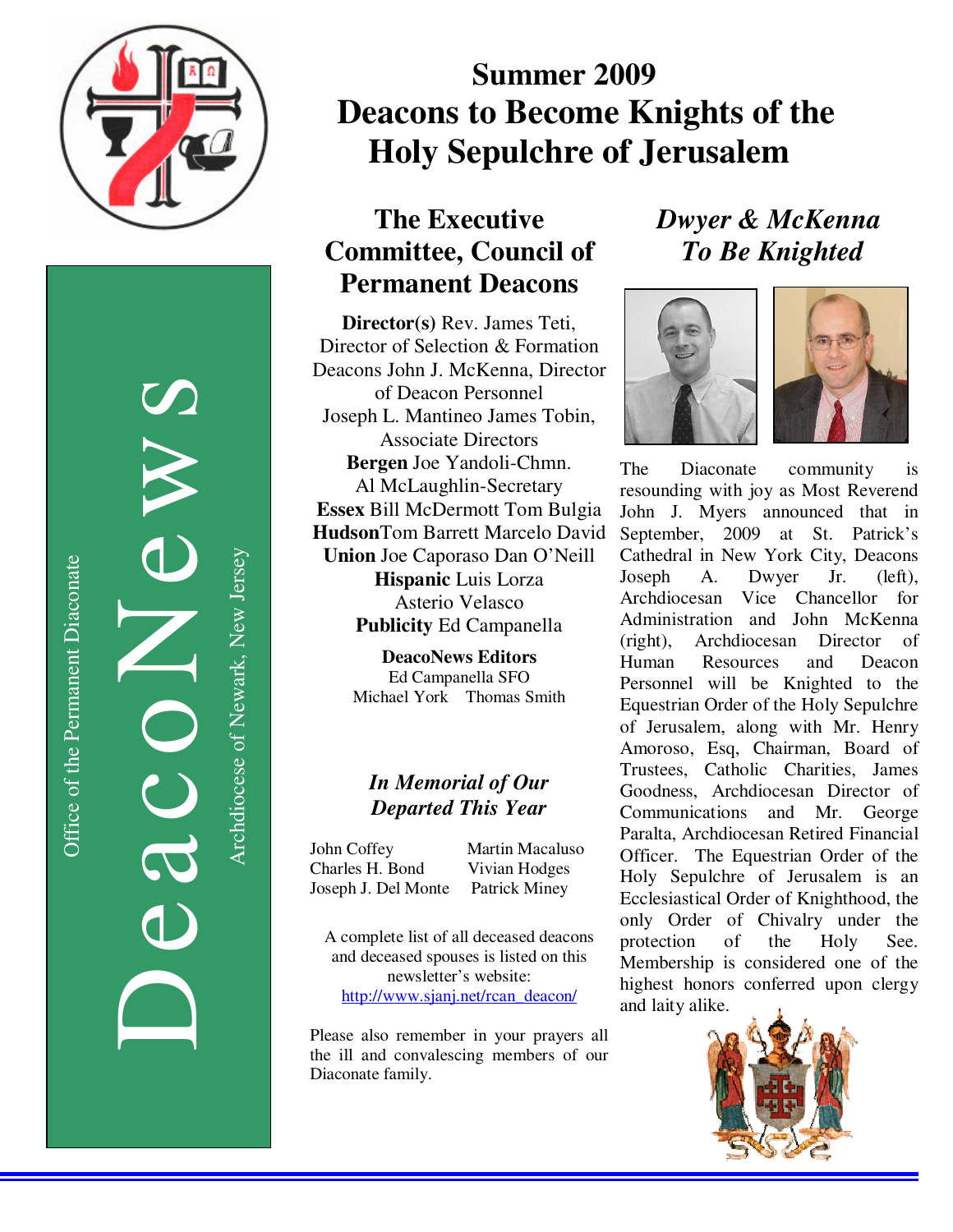### *Director's Column*  **Deacon John McKenna**



I hope all of you have time this summer to take a break from the routine and spend time with family and friends. Often we hear in Sacred Scripture how Our Lord took time to detach himself from the crowds to rest and pray. It is important that we do the same occasionally, and summer is the perfect time to do this.

We have just finished our last continuing education class for the spring. Fr. Jack Russell gave a three session presentation on Spirituality, which was well received by the community. Fr. Jack will be invited back this fall for a course on preaching practicum. Information and registration will be forthcoming at the end of August.

As you already know, His Grace, Archbishop Myers, has authorized the wearing of clerical dress for deacons in the Archdiocese of Newark. The wearing of clerical attire is optional and only for specific ministries, which are outlined in the Archbishop's Decree. Please familiarize yourself with this policy and remember to sign and return the agreement to comply with the clerical attire policy before wearing it in your ministry.

The Office of the Metropolitan Tribunal had asked me to recommend seven retired deacons who may be willing to volunteer to work in the Tribunal one day per week. The work of the deacons has been so successful that the Tribunal is interested in having additional deacons volunteer their time to work for the office. They are now seeking Spanish and Polish speaking retired deacons. If you are interested or would like more information, please contact me at 973-497-4125 or email me at mckennjo@rcan.org.

Pope Benedict XVI has proclaimed this coming year, the Year of the Priest. Please keep all of our priests in your prayers.

I hope you all have a peaceful summer! May God bless you and the work you do for His Church!

### *Institution of Readers Class of 2011, May 11, 2009*



**Photo by Judy Florio** Article by Deacon Herb Gimbel A Contributing Editor

When you walk into the Church of the Annunciation in Paramus, New Jersey you get a sense of a modern church. You also get a sense of the grace of God's presence. His Excellency, the Most Reverend Bishop Thomas A. Donato presided. There was a feeling of excitement as family and friends took their seats in the congregation. The priests and deacons vested and were waiting with anticipation for Mass to begin. We were all happy for

the men about to be installed as Readers in their first step into minor orders.

Thirty-five men were installed: Simplice Ahoua, Wilbert Alexandre, Justo Aliaga, Manuel Almeida, Emeruwa Anyanwu, Charles Boucher, Paul Carris, Joseph Castoro, Arnulfo Cuesta, James Detura, Dominick DiBernardo, Ken DiPaola, John Florio, Angel Hernandez, Pedro Herrera, Donald Hessemer, Jose Homem, John Karal, Timothy Kennedy, Thomas Lagatol, Anthony Liguori, Francis Materia, Robert Millea, Jorge Montalvo, Brian Murphy, Francis Noh, Jorge Ochoa, Anthony Porcaro, Joseph Romano, Todd Rushing, Louis Rusignuolo, Andrew Saunders, Craig Stewart, David Strader, and John Sylvester

For these men it will be a remembrance for a long time as they progress in their formation up to their day of ordination in 2011. So, one may ask, what does this first step as Reader mean? It means they have reached their first step of the canonical requirements in the formation of the diaconate. It also means that these men will be recognized as their role begins in their parish community.

Let us keep these men and their families in our prayers as they progress through their formation in a religious life dedicated to serving God and God's people.

*Memorial Room Dedicated to the Memory of Deacon John Coffey*

A special room at St. Mary's Parish Center in Nutley was set-aside as a lasting memorial to Deacon John Coffee, husband of Ann Coffey. The dedication took

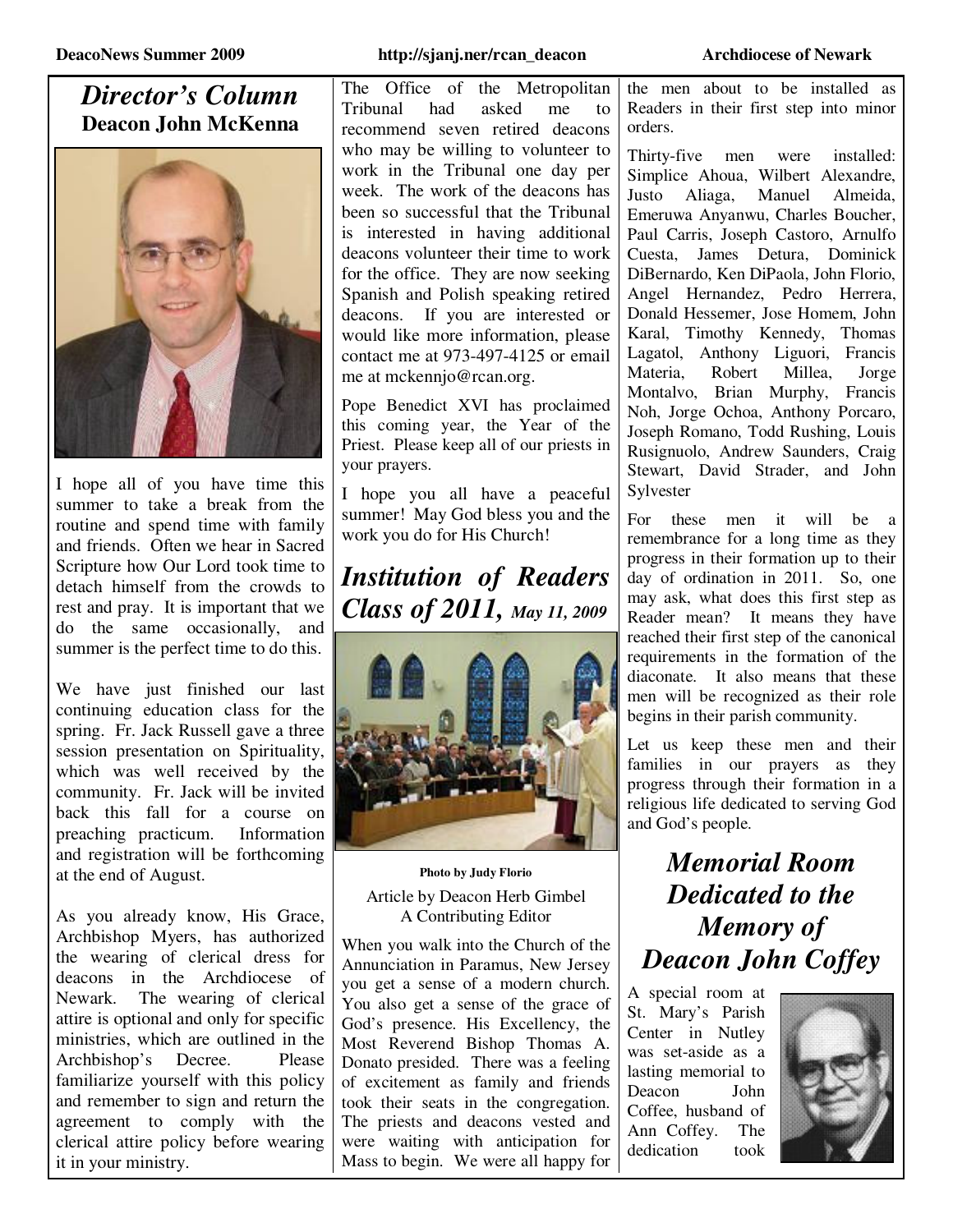place after the Noon Mass on June 7, 2009.

The following is Fr. David Hubba's, pastor, tribute to Deacon John Coffey, that appeared in St' Mary's Parish bulletin:

"After next Sunday's 12:00 Mass we will be dedicating the second-floor conference room in the Parish Center to the memory of **Deacon John J. Coffey**. Following the blessing that will mark the dedication, there will be a reception, with light refreshments.

Reviving the ancient order of permanent diaconate was one of the wisest and most fruitful initiatives of the Second Vatican Council. And it had surprising effects on the United States. By that I mean that the Council Fathers expected the revitalized diaconate to have its strongest impact in the nations of the Third World, and did not envision it influencing Catholic life in our nation as powerfully as it has. Today about sixteen thousand men serve our nation as permanent Deacons. One of them, **Henry Libersat**, has written a concise and beautiful description of the work of Deacons:

A deacon is a man—usually a married man—whose life with his family proclaims the unity of the Church, the solidarity of clerical ministry and lay ministry, the union of hearts and minds in Jesus Christ. For him, love and service are two sides of the same coin. Service is not a function. It is love lived out—in the ministries of Charity, Word and Sacrament

(for see: http://www.stmarysnutley.org – May 31, 2009 bulletin)

"I will remember John Coffey as someone who was always ready, and always glad, to share his deep faith in God with others. Whatever he could possibly do to help, you were sure he would at least try to do it: with good humor, with heartfelt generosity, and with a huge store of life experience together with plenty of common sense. He could, and did, talk to anyone: from small children, to Archbishops of

### **DeacoNews Summer 2009 http://sjanj.ner/rcan\_deacon Archdiocese of Newark**

Newark, to men and women troubled by, and sometimes beaten down by, life. He was always willing to be a friend to them and to be their servant, which is what the word deacon means in its Greek origin." By Fr. David Hubba, Pastor, St. Mary's Parish, Nutley, NJ.

As much as we miss Deacon John Coffey, his wife **Ann** misses him incomparably more. As we remember John and his good works, may we also remember to keep Ann in our prayers.

## *Class of '99 Celebrates 10th Anniversary*

**Photos by Mary Kliagua** 



A Mass of Thanksgiving at St. Matthew, in Ridgefield NJ, was concelebrated by Most Reverend John W. Flesey, S.T.D., D.D., Auxiliary Bishop of Newark, hosted by Rev. Donald P. Sheehan - Pastor and Deacon Drew Dickson, was celebrated at 5:30 pm on June 6, 2009. Deacon of the Mass was Al McLaughlin. Dinner followed at the nearby Café Tivoli.



Deacon Herb Gimbel '99, observed, in a second installation of "The Mind of a Deacon – 10 years later";

'As we gathered at St. Mathew's Church in Ridgewood the happiness exhumed from all of us as was we greeted each other. We talked and laughed and asked how everything is going. The fact that these 10 years have come and gone was not that surprising, because we have been so busy in our respective ministries that well; ok here we are what is next on the calendar where do I have to be in the next few days which Mass do I have next Sunday?

I know it sounds like a trite statement however it is a true statement. All of us are in a way driven to not only evangelize but to look forward to our next duty as a deacon, whether it is serving at table, a Baptism, wedding, you name it. As an after thought I think when we sing the hymn Here I am Lord we remember Jesus' words: "it is I who chose you not you who chose me" John 15:16.

### *Retreats*

Deacon Earle Connelly has announced the retreat schedule for this year - The Deacons & Wives retreat will be at the Franciscan Spiritual Center, 474 Sloatsburg Road, Ringwood, New Jersey 07456 Phone: (973) 962-9778 on July 31, Aug. 1 & 2, 2009 and will begin with first conference at 7:30 PM and ends after lunch Sunday. The pool will be open for early arrivals.

The Deacon's retreat will be Oct. 23, 24 and 25, 2009 at San Alfonso Retreat House 755 Ocean Ave Long Branch, NJ 07740 (732)-222-273. The retreat begins with dinner at 6 PM and ends after lunch on Sunday.

### *Memorial Mass for Deacon Ed Porter*

A memorial mass will be offered for Deacon Ed Porter, who went home to the Lord on October 24, 2008, at St James the Apostle in Springfield, on Saturday, November 7, 2009, at 5:00 PM